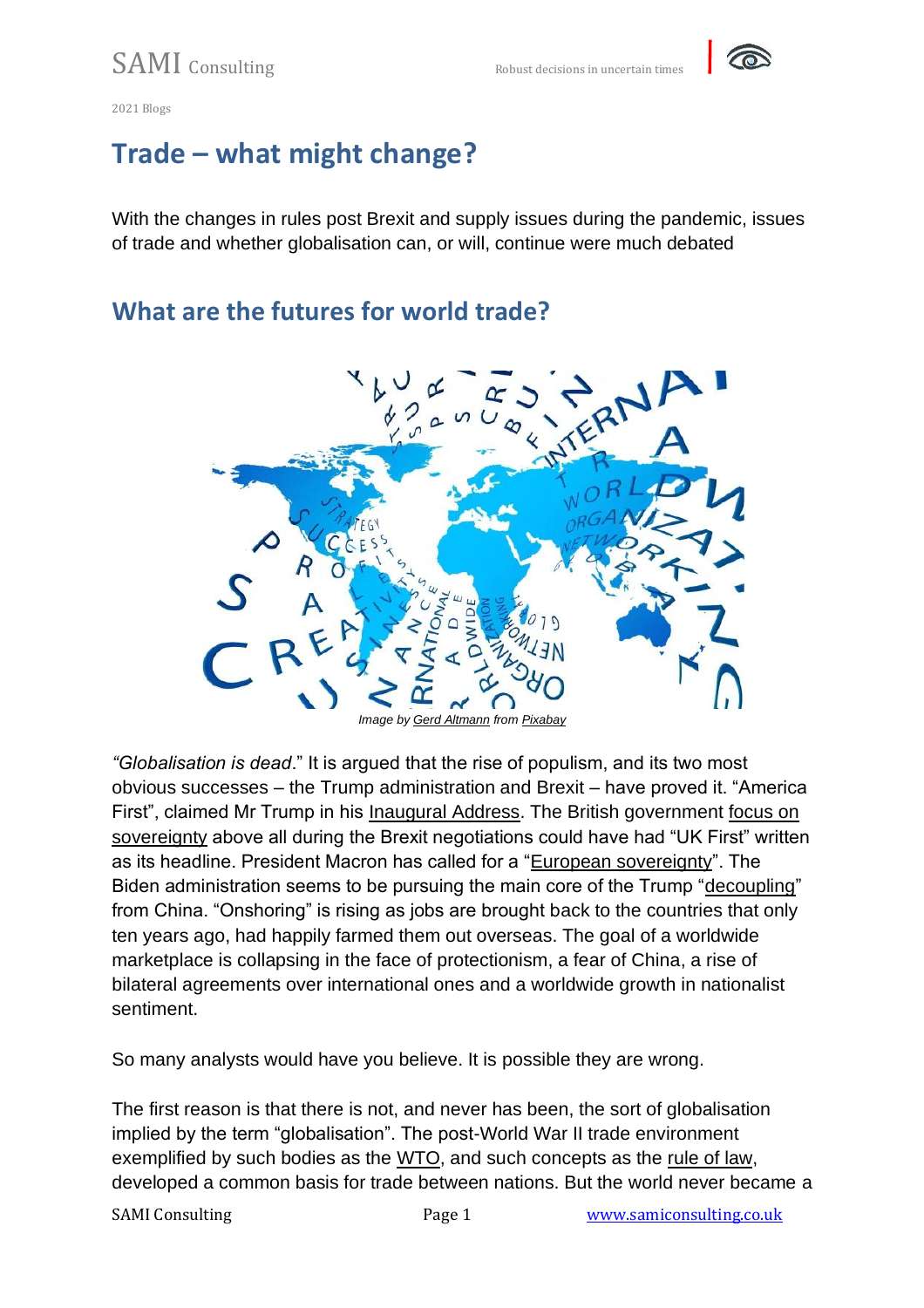### SAMI Consulting Robust decisions in uncertain times



#### 2021 Blogs

common marketplace. There were always [barriers](https://www.gov.uk/guidance/report-a-trade-barrier) – of distance, of cost, of availability of raw materials, even before one looks at the artificial barriers of tariffs, taxation and quotas. It is easier to sell and buy, to move people and products, yes – but this varies from place to place, from product to product. "Globalisation" is a grand term for "more trade", but fails to live up to what is claims to be.

The second reason is more practical. Business, of any kind, has dependencies. Consumers want cheap products. Businesses need to attend to the bottom line. Resources – wood, steel, iron, diamonds, rare earths, farmland, plentiful productive agricultural land – only exist in [certain places in the world.](https://www.mapsofworld.com/thematic-maps/natural-resources-maps/) Those resources need to be moved from where they are to where they need to be simply for economies worldwide to function. "Deglobalising" is impossible, unless nations are prepared to do without. Pressingly, in an era of digitisation, rare earths are overwhelmingly in [China, Vietnam, Brazil and Russia.](https://www.statista.com/statistics/277268/rare-earth-reserves-by-country/) Without them, not only are there no computers, no electric cars, no wind turbines, and also no meeting of the 1.5% climate change target.

Where globalisation is useful is as a rallying cry for those who want to restrict trade – it sounds like a bad thing, taking away jobs, work and livelihoods.

What does this mean for the future? When we look forwards, we tend to use one or other model to organise our thinking: the two most common being PESTLE and STEEPLE. Both are derivations of Francis Aguilar's 1967 PEST methodology (in "Scanning the Business Environment", now out of print) and cover Political, Economic, Social, Technological, Legal/Regulatory and Environmental factors (STEEPLE includes Ethical, and many of the headings can be reworded to meet specific needs). Trade fits into, and is influenced by, all of the categories, as well as – it seems to me, one which is not included, which one could describe as "Compulsion". Some things about trade are simply compulsory – if you want to have something, whether it be cheap clothes or rare earths, spices or vaccines, one has to trade, and that almost always internationally.

So if trade is compulsory (as an aside, it is also a source of employment, tax revenue, increasing the quality of life of oneself and one's country, as well as a powerful tool of international diplomacy) then what should futurists make of the view that trade is changing, and will change, as a result of the retreat of globalisation?

Three factors have affected international trade most substantially in the last fifteen years. The financial crash of 2008 damaged the world economy so badly it has still not recovered, and led almost directly to the [rise of populism.](https://www.ft.com/content/687c0184-aaa6-11e8-94bd-cba20d67390c) China's attempts to conquer more of the world's physical and economic space have led to a [backlash](https://www.ft.com/content/1cb3e33b-e2c2-4743-ae41-d3fffffa4259) against it, and its trade. And the collapse of supply chains during the pandemic has been a stark warning that international trade is fragile, leading to a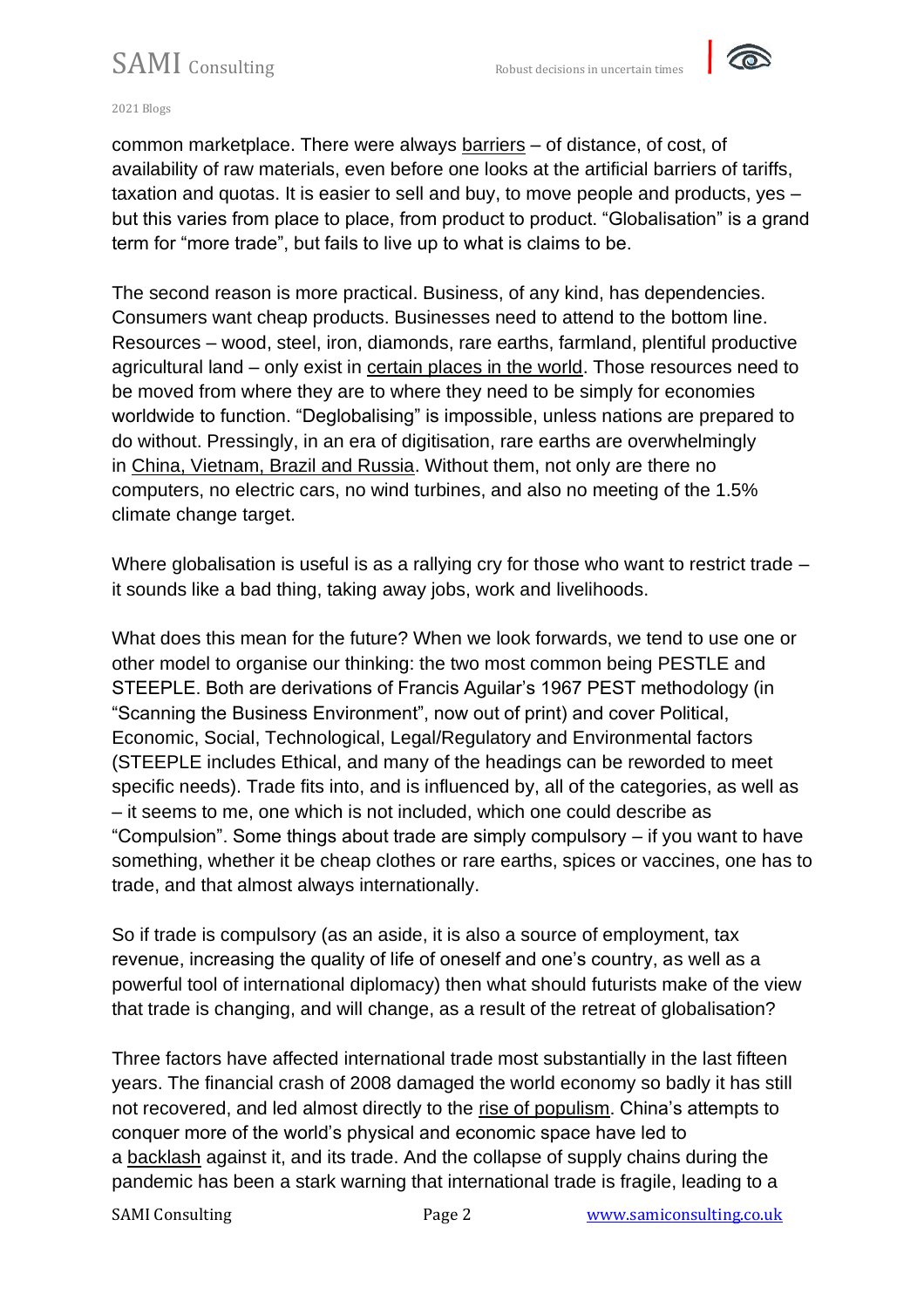### SAMI Consulting Robust decisions in uncertain times



#### 2021 Blogs

wholesale re-evaluation of its benefits. All of these factors will continue to play out. Populism is now part of the body politic, leading to its co-option by mainstream political parties (by, for instance, the concept of "European sovereignty", or the acceptance by the Labour Party(!) in the UK of the Brexit vote and its consequences). China, Asia and India will be the focal point of world growth and development in the twenty-first century, through simple population size, let alone anything else. And the breaking of supply chains, the failure of just-in-time manufacturing, and the fight over access to vaccines, will prove to states and companies that having suppliers close, and developing local supply networks, makes good business and good politics.

Should populism return (and it will – that genie is once again out of the bottle) then the support for international structures such as the WTO will decrease as nations seek individual advantage over the collective. Trump understood that withdrawing from these organisations has political power, but defunding them kills them, and it would not take much, despite its efforts to regain relevance, to kill the WTO.

Further, we have said much in our recent work about the rise of a ["multipolar world"](https://samiconsulting.wordpress.com/2019/01/16/megatrends-and-how-to-survive-them-multi-polar-worldview/). Such a world sees the rise of regional power and trading blocks, replacing the globalised order with a regional one, replacing the US hegemony with a more distributed, and confrontational, power structure of blocs.

Globalisation is not dead. It should remain as a potential future, simply because the world is small, and the resources we all need are not equally distributed around it. But there are other futures alongside it  $-$  of interregional trade assuming ever more importance, of jobs, skills, and employment being reshored; of trade regaining its nineteenth century use as a tool of diplomacy and quasi-warfare (imagine if China refuses to export rare earth metals, accruing all the benefits of digitisation and clean energy to itself whilst depriving the west of technological leadership).

We cannot stop trading with each other. We cannot – yet – leave the planet. Trade will remain global. But it may look very different in many of our possible futures.

*Written by Jonathan Blanchard Smith, SAMI Fellow and Director. Published 24 February 2021.*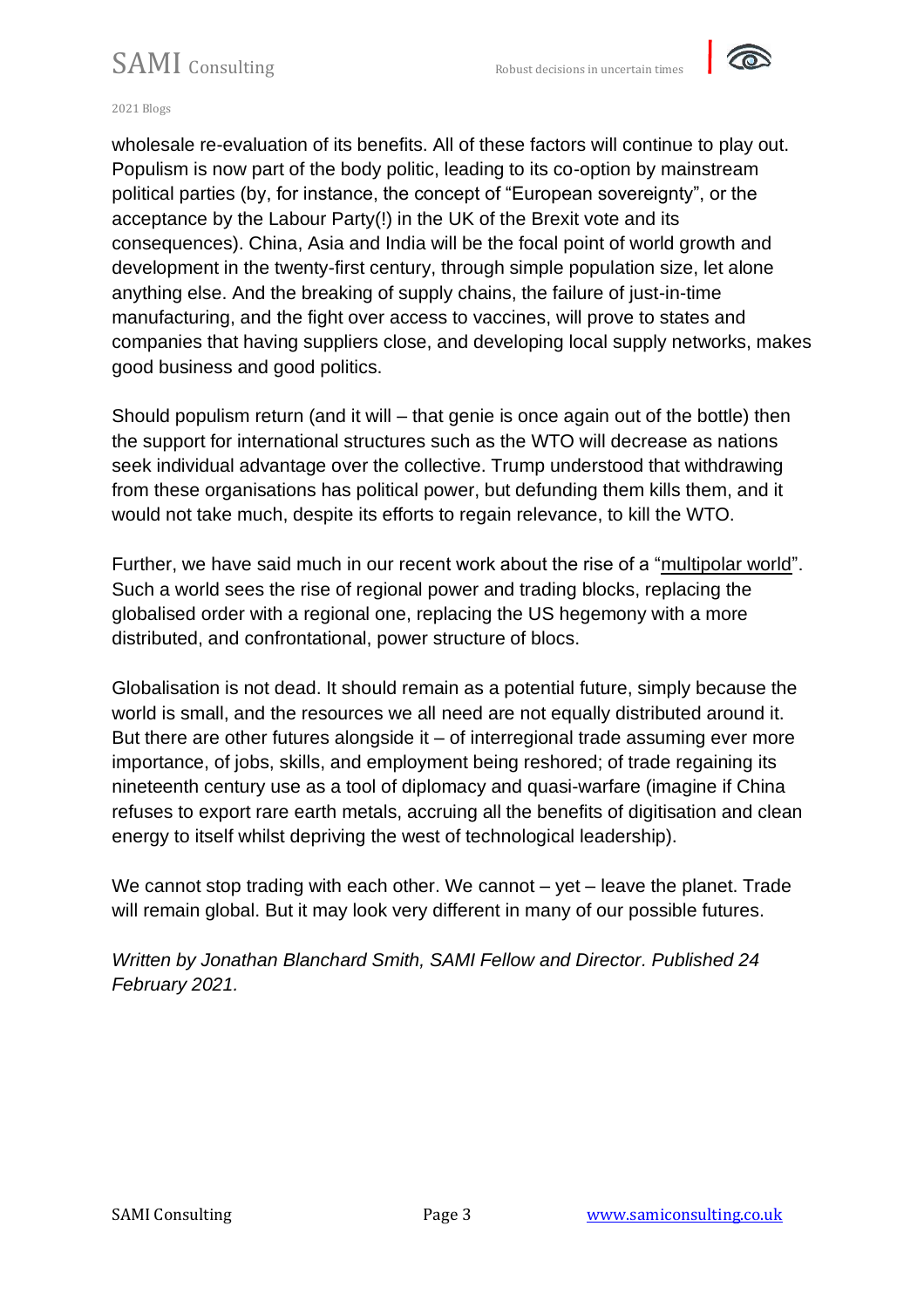

#### **The Future of London looks uncertain**



*Image by Ana Gic from Pixabay*

The future prosperity of the United Kingdom depends in no small part on Financial Services, mostly based in London. This blog therefore sets out one scenario for the future of London. A subsequent blog will set out an alternative future.

#### *Decline in the seventies*



In the 1970's, big cities did not fare well. New York famously faced bankruptcy, and London was losing population. The docks had moved down river to Tilbury and to Felixstowe. Many factories had moved out of the capital, with jobs and people following them. The population of London reached a low point in the 1980's. (See chart of ONS data and 2021 projection.)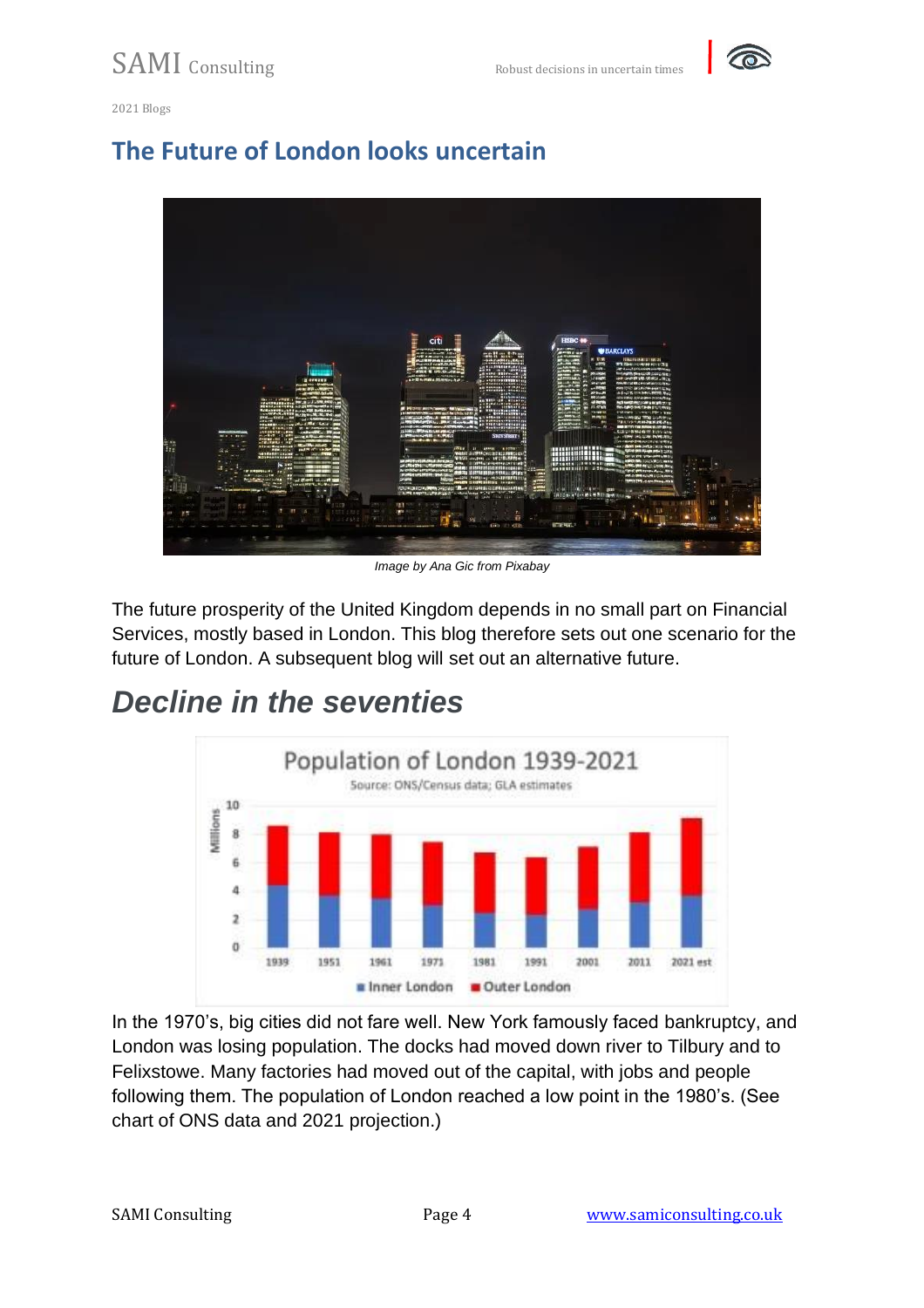

 $SAMI$  consulting  $Robust$  decisions in uncertain times

2021 Blogs

London as a financial centre was similarly weak. The 1976 Sterling crisis forced Britain to apply for an emergency loan from the IMF. And the chancellor at the time, Dennis Healey, railed against the power of the "Gnomes of Zurich", who had the financial clout to take positions against sterling, thwarting his attempts to support the pound.

### *Growth in the nineties*

But then something extraordinary happened. London started to grow again.

- The "Big Bang" of 1986 deregulated the London Stock Exchange, allowing full-service investment banking, and enabling inward investment by big American banks and other global players.
- The growth of the Eurobond market helped London to grow as a financial centre.
- Derivatives trading found a natural home in the deregulated freewheeling markets of London.

Wider economic shifts contributed to London's growth.

- The UK economy continued its shift from manufacturing to services, which were concentrated in London.
- The predictability of Common Law systems, and the business-friendly commercial courts, helped the English Law to become the preferred standard for the contracts of much international commerce.
- Increasing capacity of rail networks allowed commuting by more people from ever greater distances.
- Co-location effects became more important in the global economy. These applied to London as much as they applied to Silicon Valley. The largest metropolitan areas consistently delivered greater productivity and value added per head.

In the eighties and nineties, London again started to create jobs, sucking in people from across the country and driving up property prices and thereby increasing the wealth of Londoners and bolstering balance sheets.

### *European scale*

These factors were compounded in the nineties and the noughties. The natural hinterland supporting the growth of London expanded from one country to twentyeight.

> • After the EU single market was created in 1993, passporting allowed many global investment banks to service the whole of Europe from a single base in London.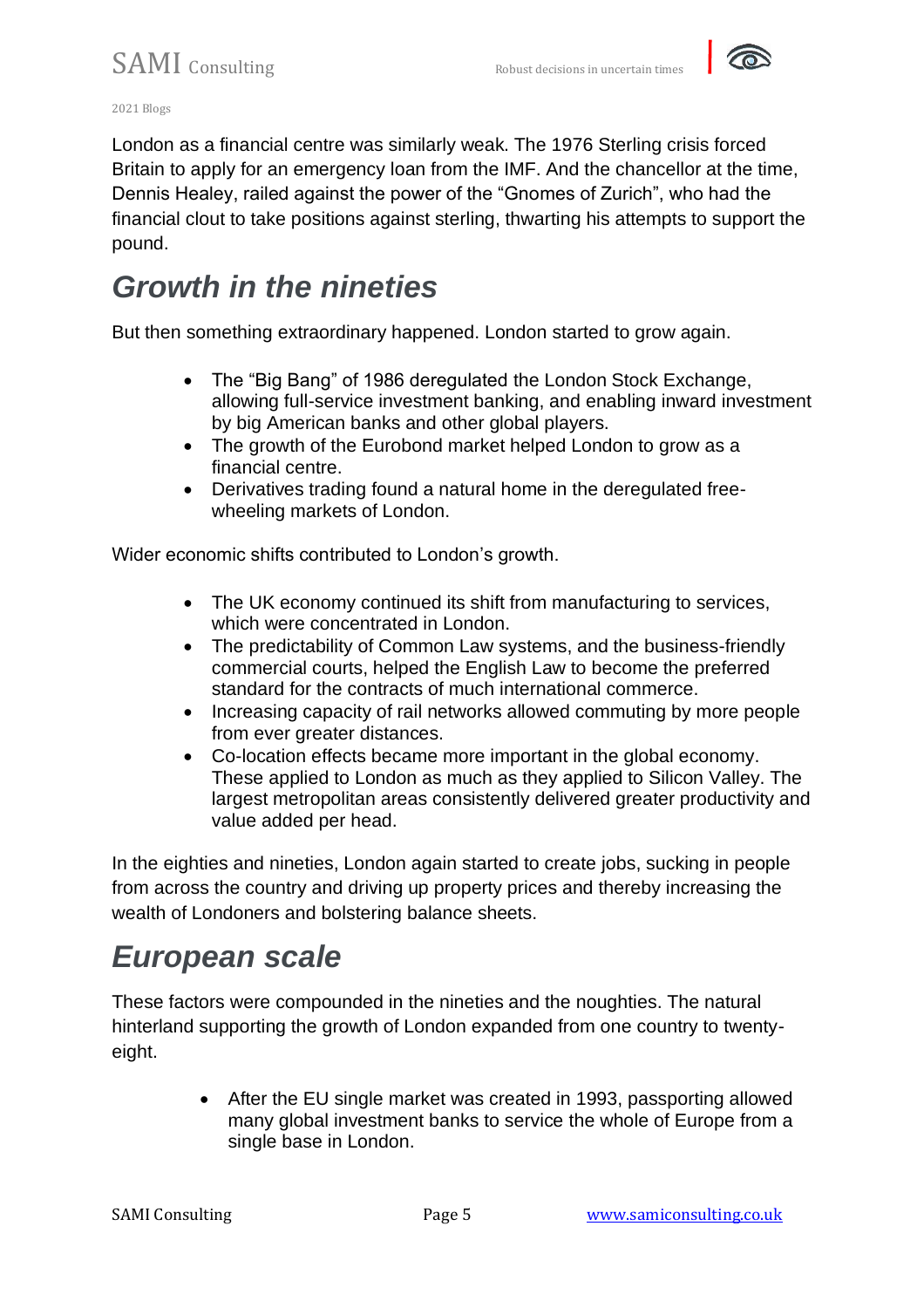- Free movement of people sucked in people from across the European Union, driving up the population. By 2012, more French people lived in London than in Bordeaux or in Strasbourg.
- The enlargement of the EU in 2004 brought in ten new countries, with poor but mobile young workers seeking opportunities abroad.
- In the financial crash of 2008, EU law protected the free-wheeling financial services ethos of London from the more *dirigiste* tendencies of continental European finance ministries.

All of these factors led to the current situation where London had become the dominant financial centre in the European time zone, with particular strengths in derivatives trading, investment banking and in fintech.

## *Current outlook*

But we are now in a situation where the growth of London has become highly uncertain. Some commentators expect the population of London to shrink again for the first time in a generation; share trading volumes on the Amsterdam Stock Exchange now exceed those in London; and the future of Financial Services based in the UK has been thrown into confusion by Brexit.

In the remainder of this blog we use three different Futures techniques to explore the implications for London.

## *Drivers analysis*

Most of the most recent drivers of London's growth listed above are vulnerable to being reversed after Brexit:

- Passporting will no longer apply to UK services. And even if it is allowed, this privilege can be unilaterally withdrawn by the EU at a moment's notice. Global banks need to set up operations within the EU in order to continue business there. And more and more of their functions will follow.
- The free movement of people that has underpinned the growth of London's population has ended.
- Whatever arrangement may be negotiated between the UK government and the EU for mutual recognition of regulations, it seems difficult to see how the successors to Merkel and Macron will tolerate un-fettered "Anglo-Saxon capitalism" when that is blamed in Europe as the root cause of the next financial crash. EU law will not protect the UK financial industry again. And crashes are an inevitable result of free-market capitalism.

The only driver listed above which supports the continuing growth of London is that of co-location. The combination of the full range of financial services and the legal

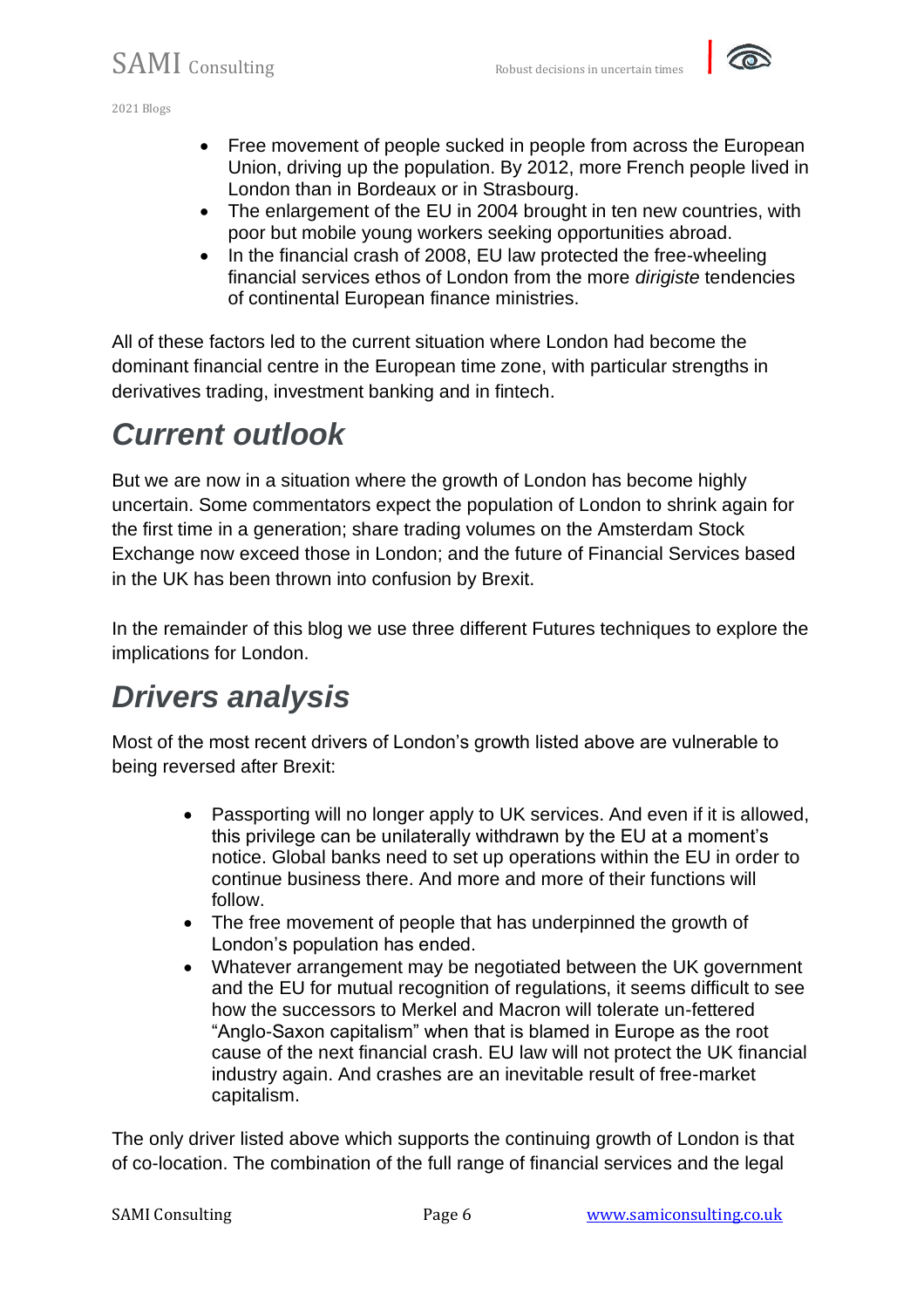

and accounting services that underpin London create a powerful feedback loop. But of course, positive feedback loops can work either way: Weakening any component of the virtuous circle weakens the others.

# *Analogy*

One common analogy for the future of London is "Singapore-on-Thames", where Singapore acts as a hub providing commercial, financial, transport and other services throughout its region. But Singapore's neighbours in South East Asia are separate less powerful states, with different agendas and no easy vehicle to allow them to act together.

In Europe, trade policy is set at EU level. A more compelling analogy is therefore the relationship between Canada and the USA. The USA is by far the more powerful partner, as evidenced by the unilateral renegotiation of the NAFTA free-trade deal by Donald Trump in 2019. The USA welcomes Canada as a peaceful neighbour on its northern border and as a useful source of primary products (grain, lumber, oil etc.). Congress and the SEC would never tolerate Toronto being the predominant supplier of financial services on the North American continent. They would find some way to use their economic might to wrest control of trading and services and bring that crown back to New York.

# *War-gaming*

The military use scenario planning in tactics. Even the most junior officers are taught to analyse a situation before acting: "*What is your situation? What is the most damaging thing the enemy could do? What do you think they're going to do? What else might they do? What are you going to do?*"

In terms of financial services, the worst-case scenario would be that the EU actively uses its economic weight to engineer the growth of continental financial services at the expense of London. It could actively use equivalence, and the threat of its removal, to undermine London's attractiveness as a financial centre, and as a useful tool to force compliance on the authorities in London.

The EU might also choose to avoid damaging internal conflicts by cooperating between member states. One possible "share-out" could be:

- Share trading and derivatives trading to Amsterdam, where the mercantile tradition is strong
- Insurance and fund management to Frankfurt, which has big national champions already
- Legal services to Paris
- Fin-tech to Berlin, where there is already a strong fintech industry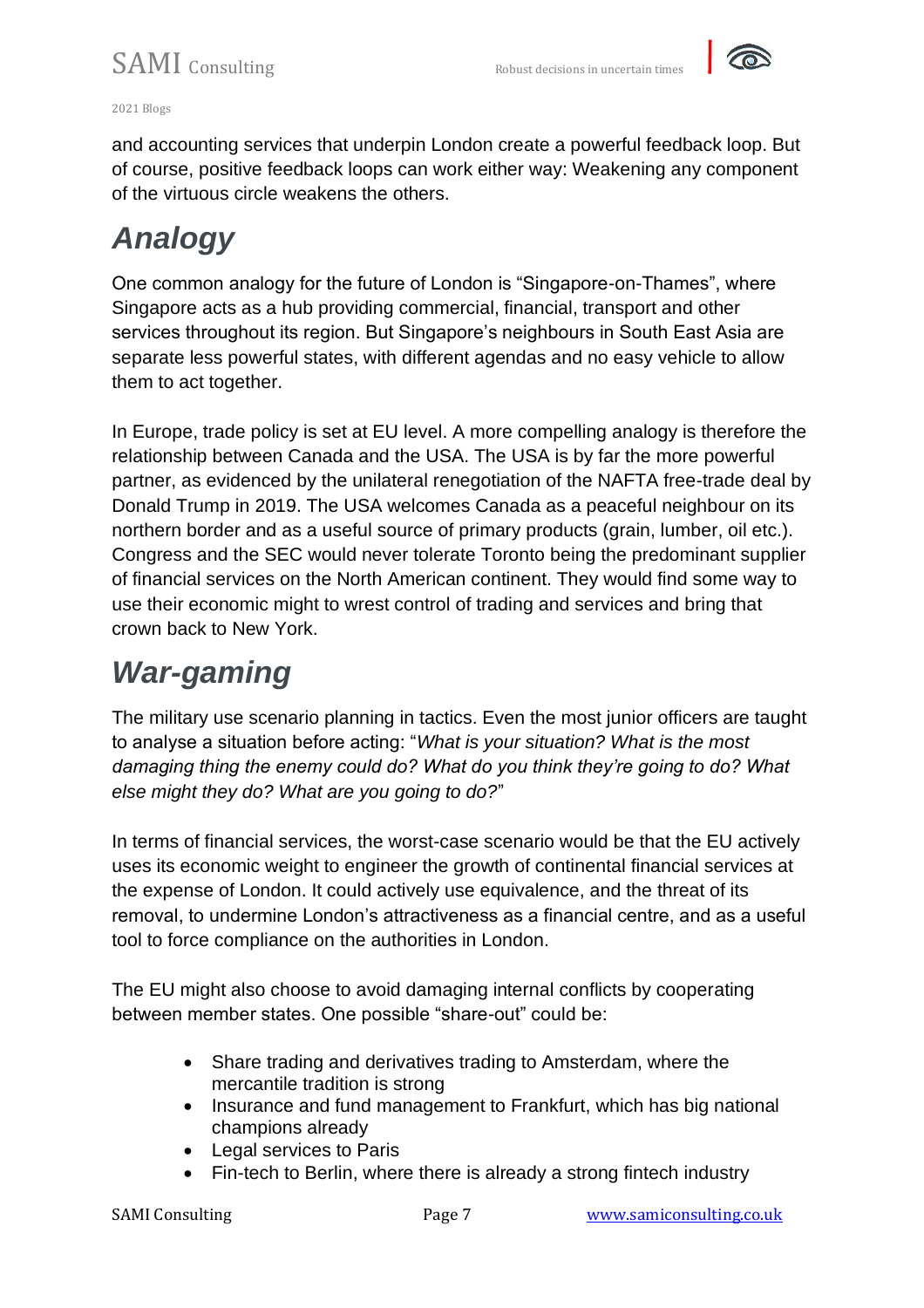

## *Conclusions*

Looking at the future of London through the lenses of drivers analysis, analogy or wargaming gives similar results. It may take a generation or so, but the expectation must be that London will lose its crown as the predominant financial services metropolis in Europe.

And for those who think that financial services in London are too big and too entrenched to be at risk, just remember what happened to the dockworkers in the seventies. And who hears about the all-powerful Gnomes of Zurich now?

*Written by Martin Duckworth, SAMI Principal. Published 4 March 2021*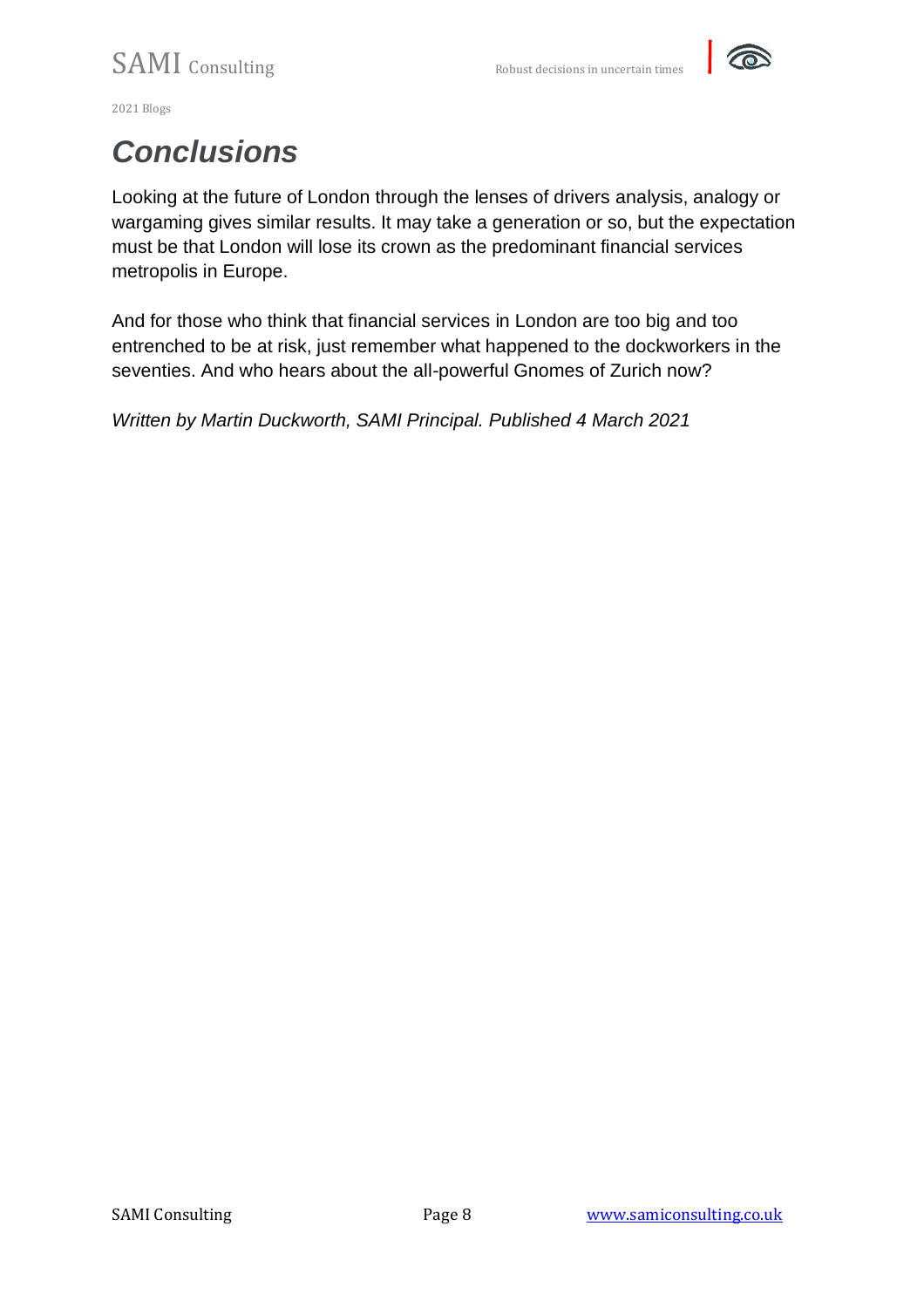

#### **Factors in developing scenarios for the future of London**



*Image by [Pierre Blaché](https://pixabay.com/users/pierre9x6-10217214/?utm_source=link-attribution&utm_medium=referral&utm_campaign=image&utm_content=5297395) from [Pixabay](https://pixabay.com/?utm_source=link-attribution&utm_medium=referral&utm_campaign=image&utm_content=5297395)*

The combination of the UK's departure from the EU, and the coronavirus pandemic, has caused uncertainty across the UK business ecosystem. As the UK's largest city and the contributor of some 22% of GDP, London has come under particular stress. The pandemic has comprehensively changed working patterns, influencing everything from the public transport infrastructure to retail, hospitality and entertainment spaces within the city. London's primary business is the provision of business, financial and tech services throughout the world and – at least until now – to Europe.

At a time like this, the future of the city itself looks uncertain. Barely a day goes by without newspapers reporting on the departure of business from the City. Twitter is a battleground between people showing evidence that our exit from the EU is hurting British business, ranged against those whose emotional attachment to that departure seems to blind them to its negative consequences. Britain and the EU have seen drops in the exports to each other each way.

Red tape, new regulations, and the occasional piece of apparent madness (ham sandwiches taken at the EU border, HMRC expecting European companies to charge VAT on its behalf, to select one on each side) have caused real and dangerous [interruptions to supply chains.](https://theloadstar.com/more-than-25-of-trucks-leaving-the-uk-for-eu-are-empty-as-exports-dive/) One startling figure reports that "Italy recorded a 70.3% decline in UK imports in January, compared with a year earlier". Exports to the EU [fell by 40.7%](https://www.theguardian.com/business/2021/mar/12/exports-to-eu-plunge-in-first-month-since-brexit-uk-economy) in January.

We have analysed some approaches to the future of London in [a previous blog.](https://samiconsulting.co.uk/the-future-of-london-looks-uncertain/)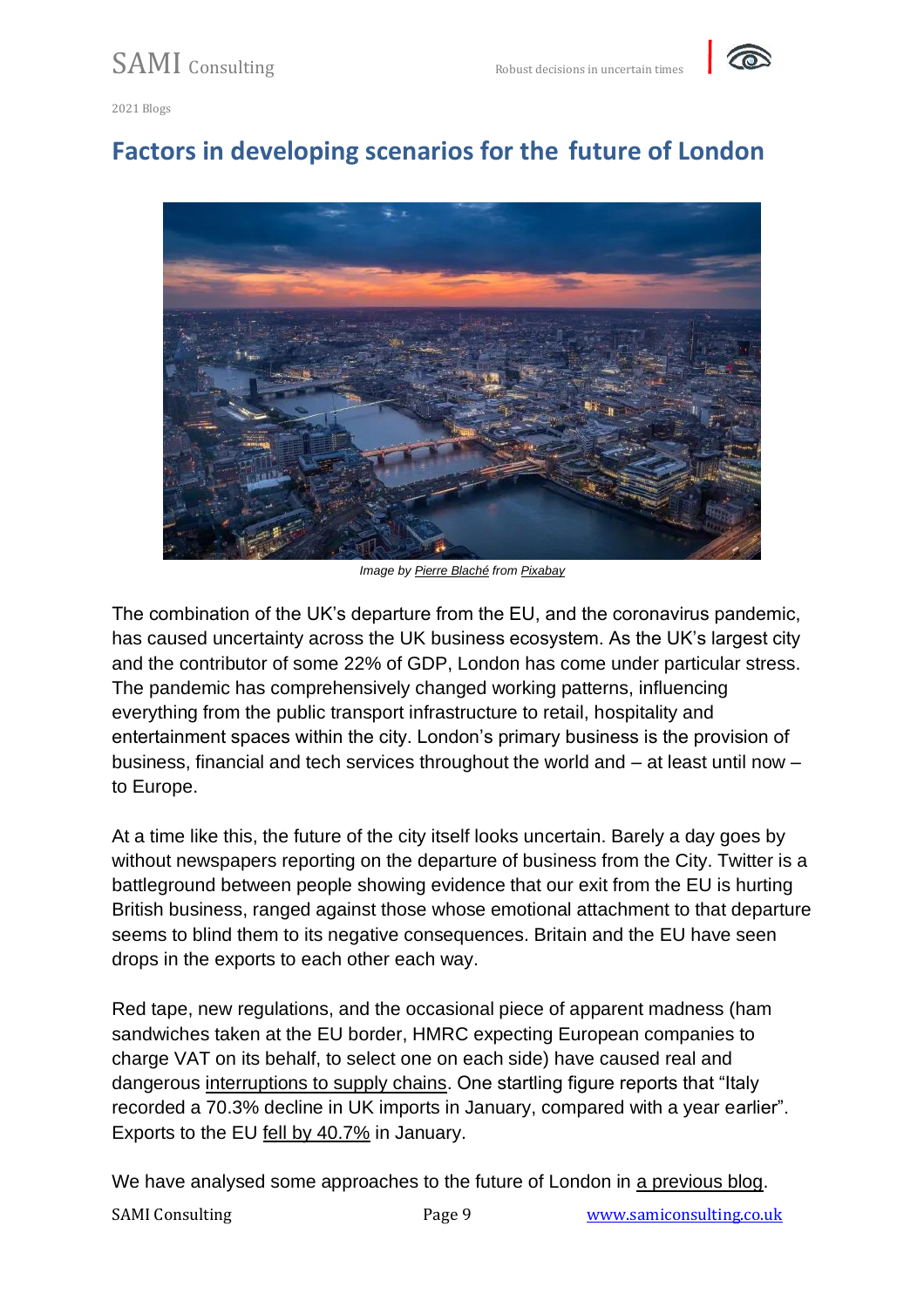

The weaknesses and threats to London caused by the combination of the pandemic and the UK's exit from the EU are widely known. Since we are used to using the SWOT (Strengths, Weaknesses, Opportunities, Threats) matrix in futures work, perhaps we should also consider some strengths and opportunities.

#### **Examining the premises**

Let us start with some hopefully uncontentious premises. The Brexit process has been a shambles. The withdrawal agreement came too late for people to plan, and its implementation has been chaos from day 1. Further, the Withdrawal Agreement included nothing on the services sector (the [gov.uk website](https://www.gov.uk/guidance/providing-services-to-any-country-in-the-eu-iceland-liechtenstein-norway-or-switzerland-after-eu-exit) is quite infuriating in its guidance). While we are promised an agreement on equivalence and the recognition of professional qualifications, white smoke has yet to be seen from the Berlaymont. Euro trades have left the City to the benefit of Amsterdam. Many foreign workers [have left the UK.](https://www.theguardian.com/uk-news/2021/jan/07/london-population-decline-first-time-since-1988-report-covid-home-working) London's population [is shrinking.](https://www.theguardian.com/uk-news/2021/jan/07/london-population-decline-first-time-since-1988-report-covid-home-working)

Except – at least there is a withdrawal agreement. It may be clumsy, but as with any third country, the UK is now starting to enter into an endless round of negotiations with Europe which will continue to develop as both sides see advantage. The UK government has shown itself to be prepared to bend and flex in some quite surprising ways. Euro trades order flow has started to go through Amsterdam. This change is a natural consequence of Brexit – there are many, some of which seem to surprise its greatest supporters who seem to have thought nothing would change. But Euro traders are in London, and simply [directing their trades through](https://www.standard.co.uk/business/london-v-amsterdam-is-the-city-losing-to-the-dutch-b919483.html)  [Amsterdam.](https://www.standard.co.uk/business/london-v-amsterdam-is-the-city-losing-to-the-dutch-b919483.html) Foreign workers have left the UK in large numbers, as people have left London in large numbers because there is a pandemic. Remote working and being with your family is more important than staying. It is too early to say whether this is a permanent change or one which will reverse once the pandemic has passed.

London has no right to succeed. But it has many reasons why it might.

#### **Strengths and Opportunities**

Let us complete the SWOT table by looking at some of the Strengths and Opportunities.

Ten Strengths

#### 1. [London has by far the deepest pool of capital in Europe.](https://www.londonstockexchange.com/raise-finance/equity/main-market?tab=insights-and-reports&lang=en)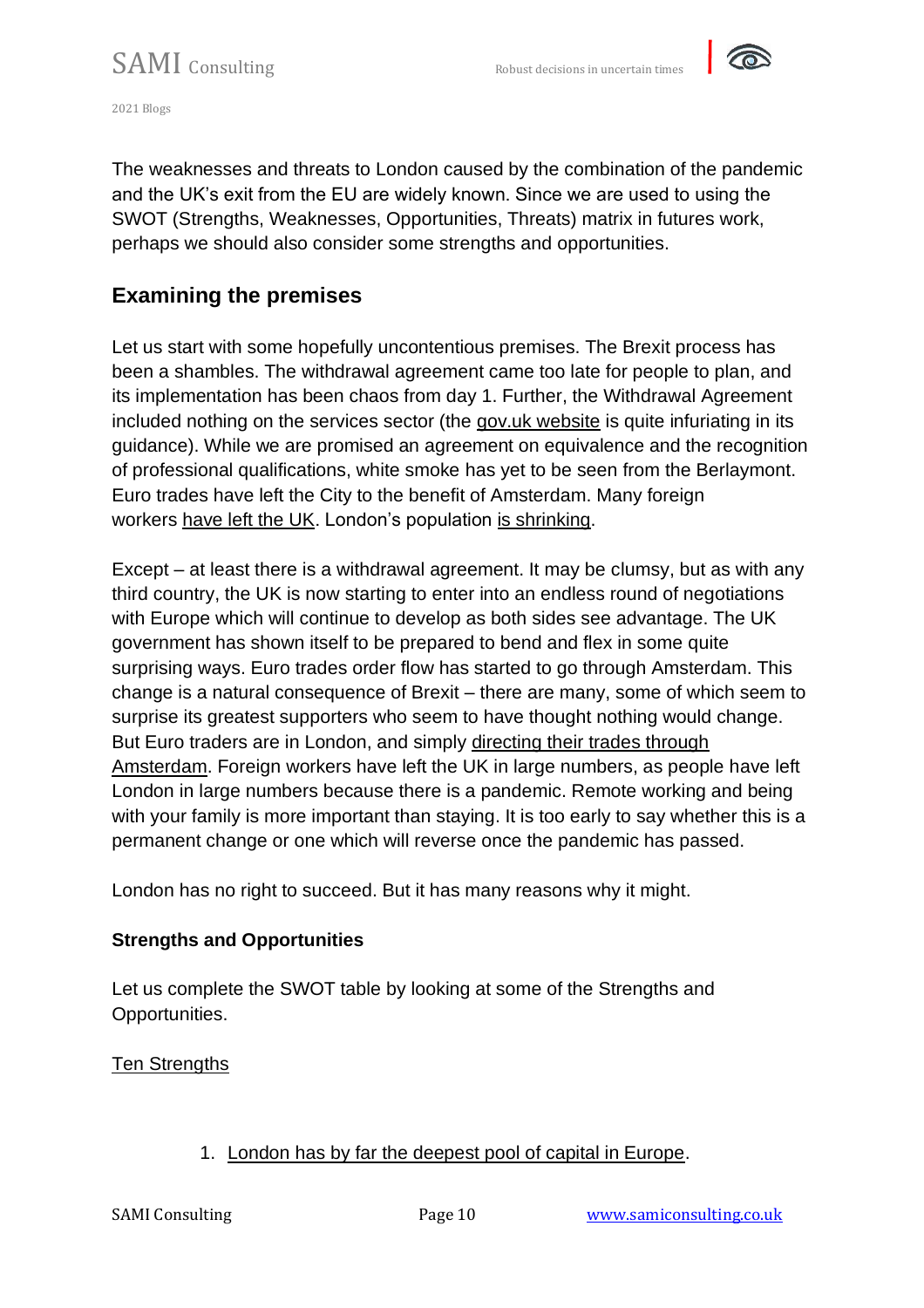

- 2. London is the largest city in Europe. It is number 1 in [Schroder's](https://www.schroders.com/en/uk/adviser/fund-centre/funds-in-focus/global-cities-index/)  [Global City Index.](https://www.schroders.com/en/uk/adviser/fund-centre/funds-in-focus/global-cities-index/) Access to arts, culture, restaurants, hotels and leisure facilities is excellent.
- 3. UK corporate governance is widely respected
- 4. English law is the jurisdiction of choice for [business contracts and](https://www.judiciary.uk/wp-content/uploads/2017/08/legaluk-strength-of-english-law-draft-4-FINAL.pdf)  [dispute resolution](https://www.judiciary.uk/wp-content/uploads/2017/08/legaluk-strength-of-english-law-draft-4-FINAL.pdf)
- 5. London has access to a range, quality and quantity of expertise unavailable to the EU cities.
- 6. London is the [second-largest financial centre](https://www.investopedia.com/articles/investing/030116/top-three-financial-centres-world.asp) in the world.
- 7. London leads the world in [business and financial services.](https://news.cityoflondon.gov.uk/london-leads-global-finance-rankings-in-new-benchmarking-research/)
- 8. London is a desirable residential destination for the world's wealthy, with a "large pool of prime properties in central locations that will be [attractive. In addition, the UK capital offer higher yields than many](https://www.realestate.bnpparibas.co.uk/2021/feb/experts-are-optimistic-about-long-term-outlook-real-estate) [European cities such as Paris and Frankfurt."](https://www.realestate.bnpparibas.co.uk/2021/feb/experts-are-optimistic-about-long-term-outlook-real-estate)
- 9. London generates some [22% of the UK's GDP.](https://www.london.gov.uk/sites/default/files/londons_economy_today_no210_270220.pdf)
- 10.The UK benefits from a time zone between the US and Asia.
- +1. The UK is home to the [world's best universities and MBA programmes.](https://news.cityoflondon.gov.uk/london-leads-global-finance-rankings-in-new-benchmarking-research/)

#### Five Opportunities

- 1. Europe is not everything. Since 2006, the EU27 have seen their share of global financial activity fall from [20 per cent to just 13 per cent.](https://www.ft.com/content/b609553d-ec54-4765-a46e-016707537aaf) Asia now accounts for 40 per cent and is growing far more quickly. [The UK](https://www.bbc.com/news/business-55939857)  [financial services industry should focus on competing with the US and](https://www.bbc.com/news/business-55939857)  [Asia rather than the EU.](https://www.bbc.com/news/business-55939857)
- 2. [The UK's strength in education](https://www.educations.com/top-10-lists/top-10-places-to-study-abroad-global-18096) makes it not only the place people want to come to; it also provides ambassadors for the country who speak English and have a real connection with the country.
- 3. As our Meta-megatrends analysis makes clear, the world is becoming [multi-polar.](https://samiconsulting.co.uk/wp-content/uploads/2020/06/Meta-Megatrends-April.pdf) Sitting outside all three blocs – the US, China and Europe – allows the UK to engage with and be the meeting place for all of them.
- 4. Both Google and Apple chose London as their European headquarters. Media and technology are faster-growing sectors than finance for London, developing skills and opportunities for an information age which, when combined with access to capital, and a light-touch regulatory regime, provides real opportunities for future development.
- 5. The opportunity to develop and engage with new financial products (such as SPACs) is both greater and faster in a centre such as London, with its depth of experience, expertise and capital.

Separating from the EU may well be a mistake. But it need not be a mistake for London. That separation may force the government to introduce initiatives that make London more attractive to the rest of the world. It will force London's businesses, and especially the financial and services firms, to adapt and change to seek other markets and other opportunities, building on the inherent strengths of the City, of London, and of the UK.